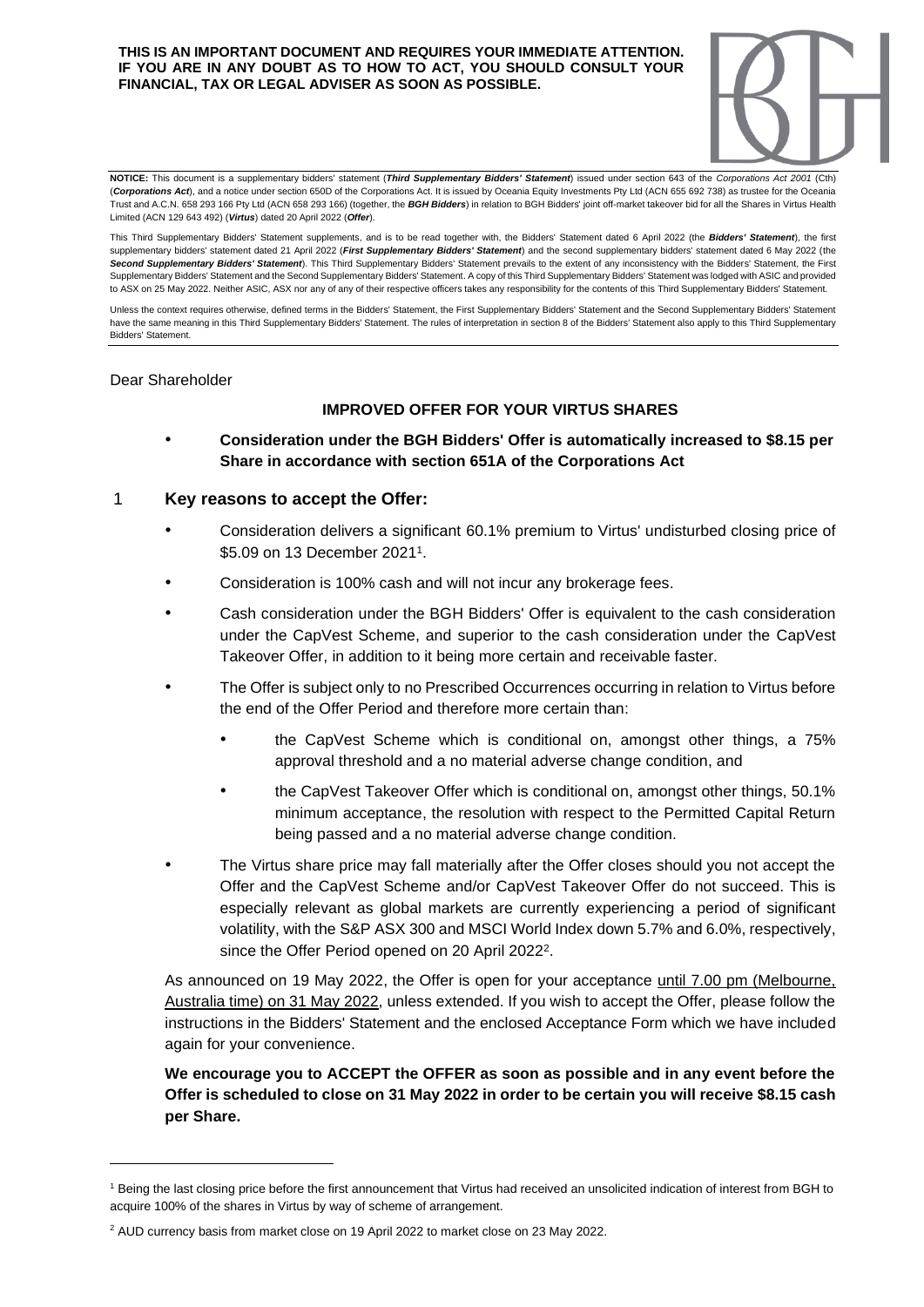# **2 BGH Bidders' substantial holding in Virtus**

As at 24 May 2022, approximately 230 Shareholders have accepted the Offer or sold Shares onmarket to BGH Bidders since the Offer opened on 20 April 2022, and BGH Bidders hold an interest in approximately 22.38% of Virtus<sup>3</sup>. BGH Bidders have also made the following truth in takeovers statement in relation to the CapVest Scheme and CapVest Takeover Offer:

"*BGH will vote all Virtus shares that it owns or controls at the relevant time against any CapVest proposal to acquire Virtus by way of scheme of arrangement, and BGH will not accept into any takeover offer from CapVest with respect to all Virtus shares that it owns or controls at the relevant time.*"

As the CapVest Scheme requires 75% of the votes cast by, and more than 50% in number of, eligible Shareholders to vote in support of the Scheme and recognising that voter turnout at scheme meetings is often substantially lower than 100%, there is significant uncertainty that the CapVest Scheme will meet the required approval thresholds considering BGH Bidders' stated intention to vote against.

# **3 Increase in Offer Price to \$8.15 cash per Virtus Share**

As disclosed in the ASX announcement dated 24 May 2022, UBS, on behalf of BGH Bidders, acquired Shares on 24 May 2022 on market at \$8.15 per Share, being a price higher than the Offer Price of \$8.00. Accordingly, BGH Bidders are pleased to confirm that the consideration payable under the Offer is **increased from \$8.00 per Virtus Share to \$8.15 cash** per Virtus Share (the *Increased Offer Price*). Accordingly, references to '\$8.00' in the Bidders' Statement and Second Supplementary Bidders' Statement are replaced with '\$8.15' and the reference to '\$547 million' in section 4.1 of the Bidders' Statement is replaced with '\$558 million'. The Increased Offer Price will apply to all Shareholders who accept the Offer, including Shareholders who have already accepted the Offer. Accepting Shareholders who are yet to receive consideration under the Offer will be paid the increased consideration in accordance with the time for payment under the terms of the Offer.

## **4 Amendment and restatement of BGH Funding Deed**

In the event that acceptances are received for all Shares on issue as at the date of the Bidders' Statement (other than those Shares which BGH Bidders already owned at that date, being 17,098,846 Shares), the aggregate amount of cash consideration that BGH Bidders would be required to pay based on the Increased Offer Price would be \$558 million (the *Increased Offer Amount*) plus costs associated with the Offer.

As set out in section 4.2 of the Bidders' Statement, BGH Bidders entered into the BGH Funding Deed in connection with the Offer. BGH Bidders confirm that the Funding Deed has been amended and restated such that the necessary funds to pay, in full, the Increased Offer Amount (and costs associated with the Offer) are available to them under the Funding Deed.

## **5 How to Accept the Offer**

Acceptances must be received before the end of the Offer Period (subject to the terms of the Offer). For convenience, a replacement Acceptance Form is enclosed with this Third Supplementary Bidders' Statement.

## • **For Issuer Sponsored Holdings of Shares (Securityholder Reference Number beginning with 'I')**

<sup>&</sup>lt;sup>3</sup> BGH Bidders hold an interest in approximately 22.38% of the Shares on issue, comprised of (a) 18,643,494 Shares held by Oceania Trustee as trustee for the Oceania Trust, and (b) 501,757 Virtus Shares that are the subject of acceptances under the Offer.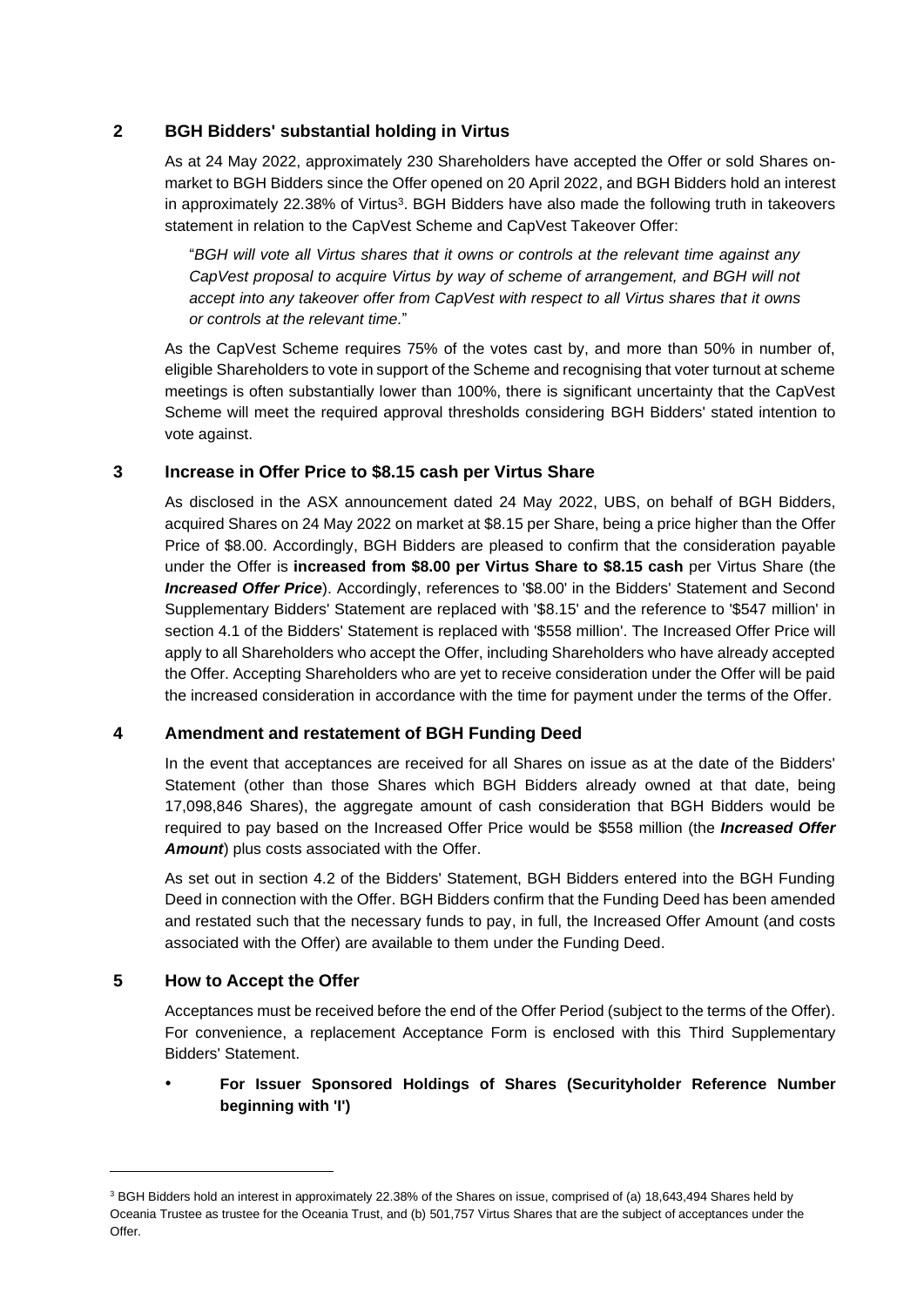To accept the Offer, complete the enclosed Acceptance Form in accordance with the instructions on it and return it in the enclosed envelope or in accordance with the instructions on the Acceptance Form.

#### • **For CHESS Holdings of Shares (Holder Identification Number beginning with 'X')**

To accept the Offer, either contact your Controlling Participant (usually your broker) and instruct them to accept the Offer on your behalf, or complete the enclosed Acceptance Form in accordance with the instructions on it and return it in the enclosed envelope or in accordance with the instructions on the Acceptance Form.

### **6 ASIC Market Integrity Rule 5.13.1 Disclosure**

In accordance with rule 5.13.1 of the ASIC Market Integrity Rules, BGH Bidders note they have appointed UBS Securities Australia Limited (ABN 62 008 586 481) (AFSL 231098) as broker to acquire Shares on market during normal trading hours on the ASX during the Bid Period (as defined in the ASIC Market Integrity Rules) at prices equal to, below, or higher than, the Offer Price (*On Market Purchases*).

Pursuant to section 651A of the Corporations Act, if the price per Share paid to acquire Shares in an On Market Purchase is higher than the Increased Offer Price, the consideration payable per Share under the Offer will again be automatically increased to that higher price (and Shareholders who have previously received consideration for Accepted Shares shall be entitled to receive the increase in consideration immediately).

If the price per Share paid to acquire Shares in an On Market Purchase is higher than the Increased Offer Price, BGH Bidders will continue to trade at volume at or above that higher price until notification of the increased consideration payable per Share under the Offer is disclosed by BGH Bidders to the ASX (noting that at the time BGH Bidders execute at a higher price than the Increased Offer Price, BGH Bidders' order may execute with any existing offers in the market at a price between the Increased Offer Price and that higher price). Any On Market Purchases will be disclosed to the ASX in substantial shareholder notices which BGH Bidders are required to lodge under the Corporations Act.

Further information on BGH Bidders' approach to On Market Purchases (including with respect to the operation of the undertaking provided by BGH Bidders) is available in the Bidders' Statement, the Second Supplementary Bidders' Statement and announcements from the Takeovers Panel to the ASX and at [www.takeovers.gov.au.](http://www.takeovers.gov.au/)

Please call the BGH Capital Offer Information Line on 1300 620 418 (toll-free within Australia) or +61 3 9415 4656 (from outside Australia) if you require assistance.